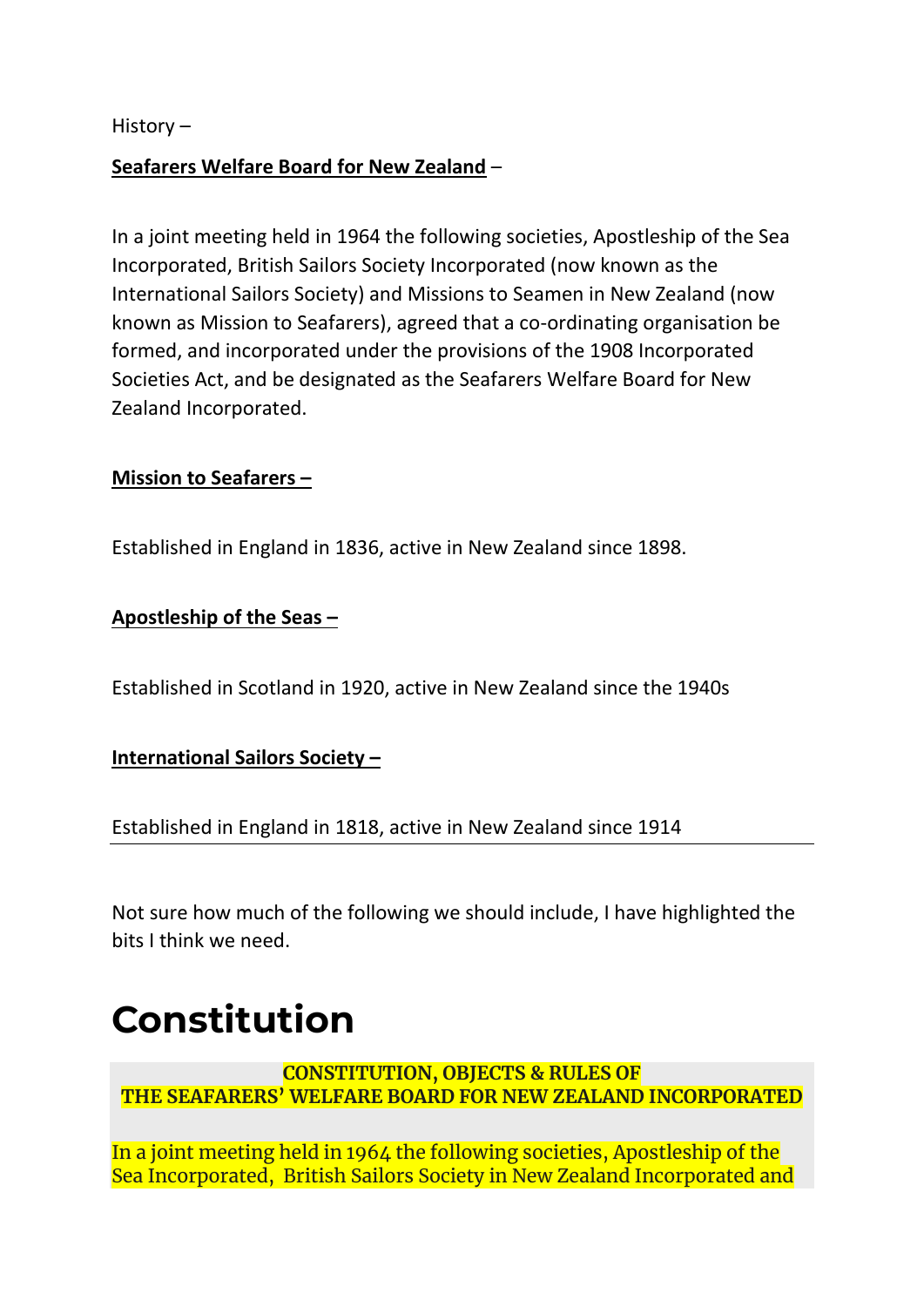Missions to Seamen in New Zealand, agreed that a co-ordinating organization be formed, and incorporated under the provisions of the Incorporated Societies 1908, and be designated as the **Seafarers Welfare Board for New Zealand Incorporated**.

Other organizations and agencies in New Zealand with an interest in seafarers welfare have subsequently been invited to join the Board.

# **1. NAME.**

 The name of the organization shall be : **THE SEAFARERS WELFARE BOARD FOR NEW ZEALAND INCORPORATED.**

# **2. DEFINITIONS**.

In this Constitution, Objects and Rules the following words and phrases shall have the meaning stated unless there are words to exclude or restrict such meanings or they are inconsistent with the context thereof:

**"Board"** means the "Seafarers Welfare Board for New Zealand Incorporated".

**"Societies"** means the following societies or bodies:

**GROUP 1 Founding Societies.**

- a. Apostleship of the Sea Incorporated.
	- b. International Sailors Society New Zealand Incorporated.

c. Mission to Seafarers in New Zealand.

**GROUP 2 Organizations admitted to membership in accordance with Para. 5.**

a. Merchant Service Guild I.U.O.W. Incorporated.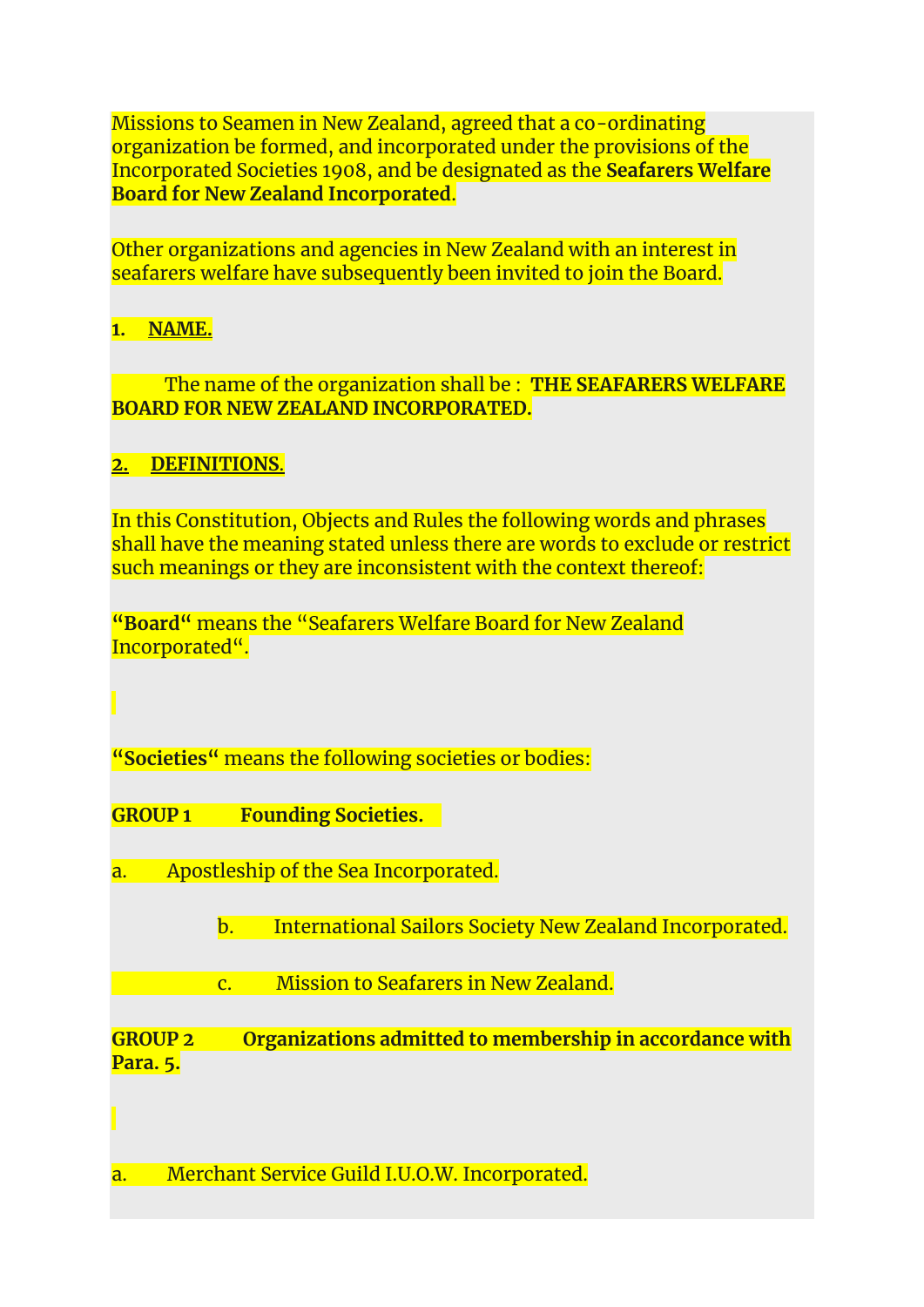- b. Maritime Union of New Zealand.
	- c. Auckland Sailors Home.
	- d. New Zealand Association of Ship Owners and Agents.
		- e. Gailee Mission
	- f. New Zealand Maritime School.
		- g. Maritime New Zealand.
		- h. British Sailors Society

# **3. OBJECTS.**

The Objects of the Board shall be:

a. To foster ways and means of caring for seafarers throughout and all around the coast of New Zealand.

b. To actively promote and strengthen co-operation between the Societies in Group 1, and any such other approved bodies, in providing suitable facilities by way of residential clubs and other centres of activity for seafarers.

c. Each member in Group 1 undertakes to ensure that welfare activities and services are provided in appropriate ports of New Zealand, for all seafarers, irrespective of nationality, race, colour, sex, religion, political opinion or social origin and irrespective of the state in which the ship on which they are employed is registered.

d. To consider and decide whether and where additional welfare facilities are required and when existing and proposed facilities are excessive, unnecessary or sub-standard, due regard being had to the spiritual and / or educational needs of the seafarers.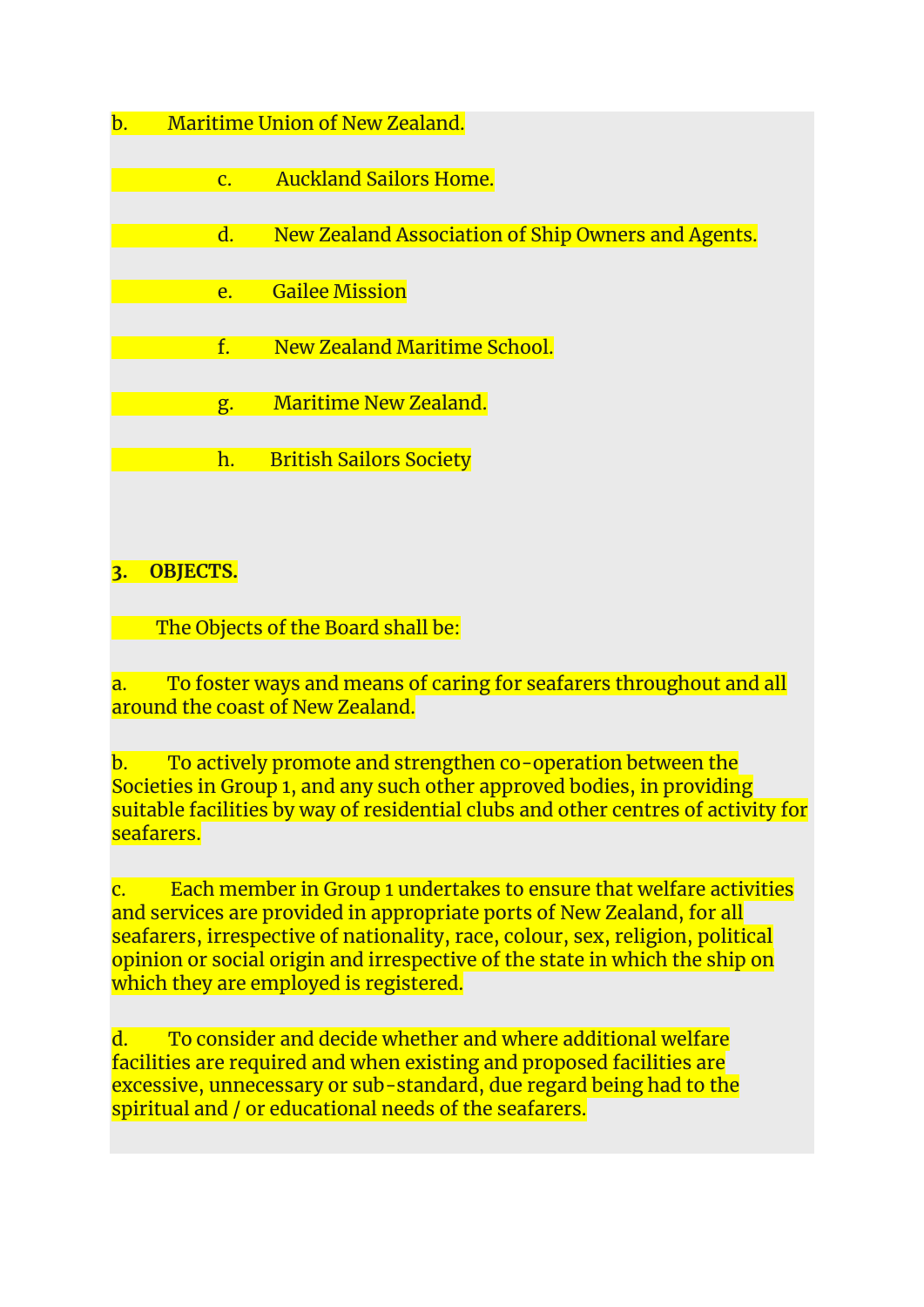e. To prevent duplication of endeavours or overlapping of appeals for public money.

f. To hold or appeal for funds for welfare or welfare facilities; to make grants for these purposes and if necessary to provide and administer welfare facilities; to hold land for such purposes.

g. To do all such things as may be incidental to the attainment of the above primary objects of the Board.

#### **4. REGISTERED OFFICE**

The Registered Office of the Board shall be in Wellington or as the Board may from time to time decide.

#### **5. MEMBERSHIP OF THE BOARD.**

a. The members of the Board shall be those societies listed in Para.2, with such additions or subtractions as may from time to time be effected in accordance with these rules.

b. Any organisation interested in the Aims and Objects of the Board may apply for membership by writing to the Secretary of the Board. All applications for Membership will be considered by the Sub-Committee whose decision to admit must be unanimous and who shall advise the A.G.M. of their decision. Organisations who have been accepted as Members shall have their names entered into the Register of Members of the Board in Group 2.

c. The Board may from time to time grant Life Membership to appropriate persons who have given outstanding service to the Board.

d. Any Member may withdraw from the Board by giving notice in writing to the Secretary.

e. The Sub-Committee, at the Annual General Meeting, may recommend that any Member shall be withdrawn from the Board if the Sub-Committee unanimously decides that the decision is warranted.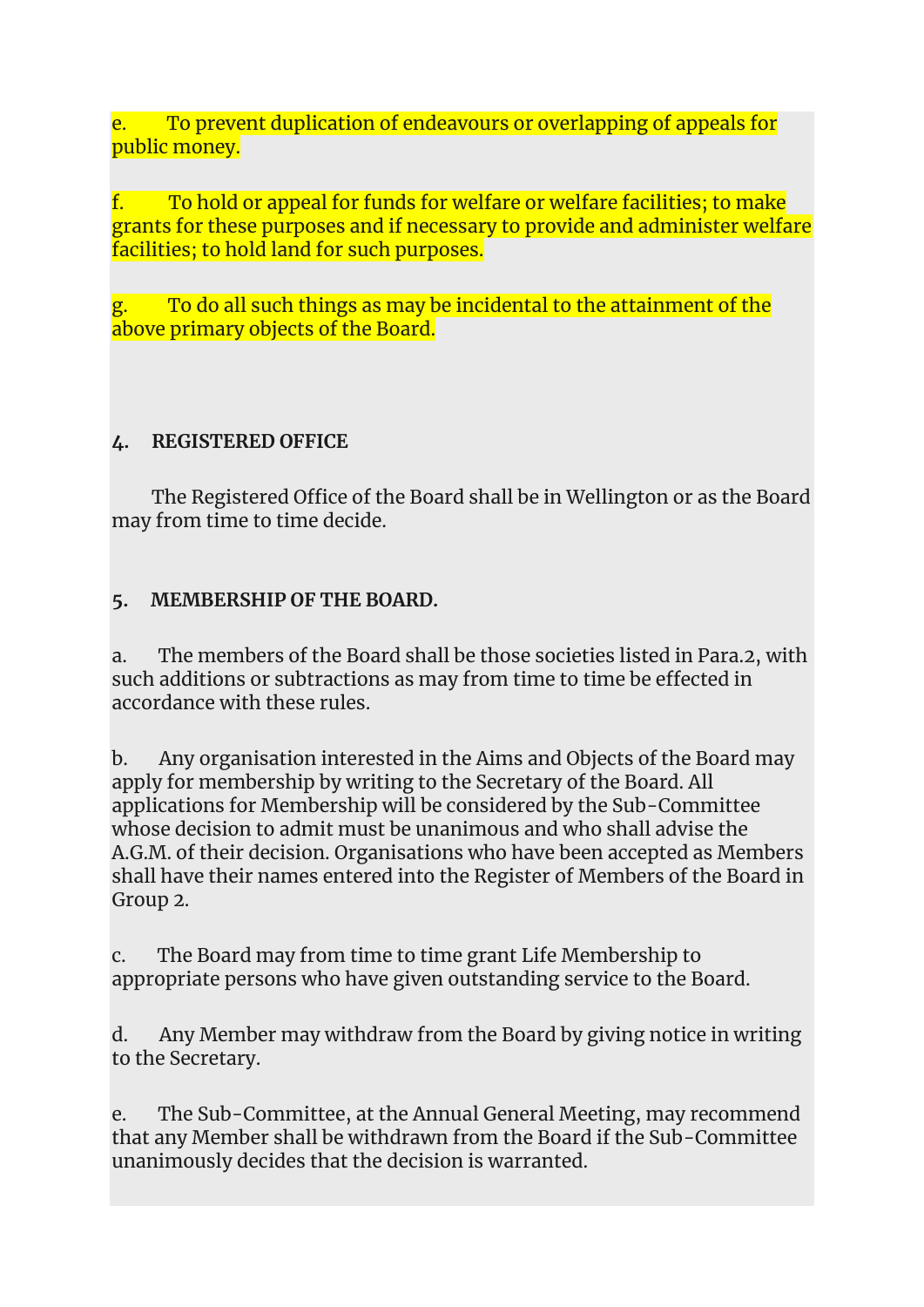# **6. REPRESENTATION.**

At any General Meeting of the Board, the Societies in Group 1. shall be entitled to three ( 3 ) Voting Representatives and those in Group 2 shall be entitled to one ( 1 ) Voting Representative.

Written notice of the Societies Voting Representatives shall be received by the Secretary twenty one (21) days before the Annual General Meeting.

# **7. PRIVILEGES AND RIGHTS OF MEMBERS.**

Each Member shall have the right to consult any Member of the Sub-Committee and to place any proposal or recommendation before the Sub-Committee or the Annual General Meeting by writing to the Secretary.

# **8. SUBSCRIPTION.**

 The annual Subscription, if any, shall be fixed by the Annual General Meeting and the Secretary shall then inform all Members.

#### **9. THE ANNUAL GENERAL MEETING.**

a. The Annual General Meeting of the Board shall be held within the first quarter of each year. The date shall be decided by the Sub-Committee and the Secretary shall notify all Members in writing at least twenty-eight ( 28 ) days before the Meeting date. The Notice shall specify all the business that will be discussed at the Meeting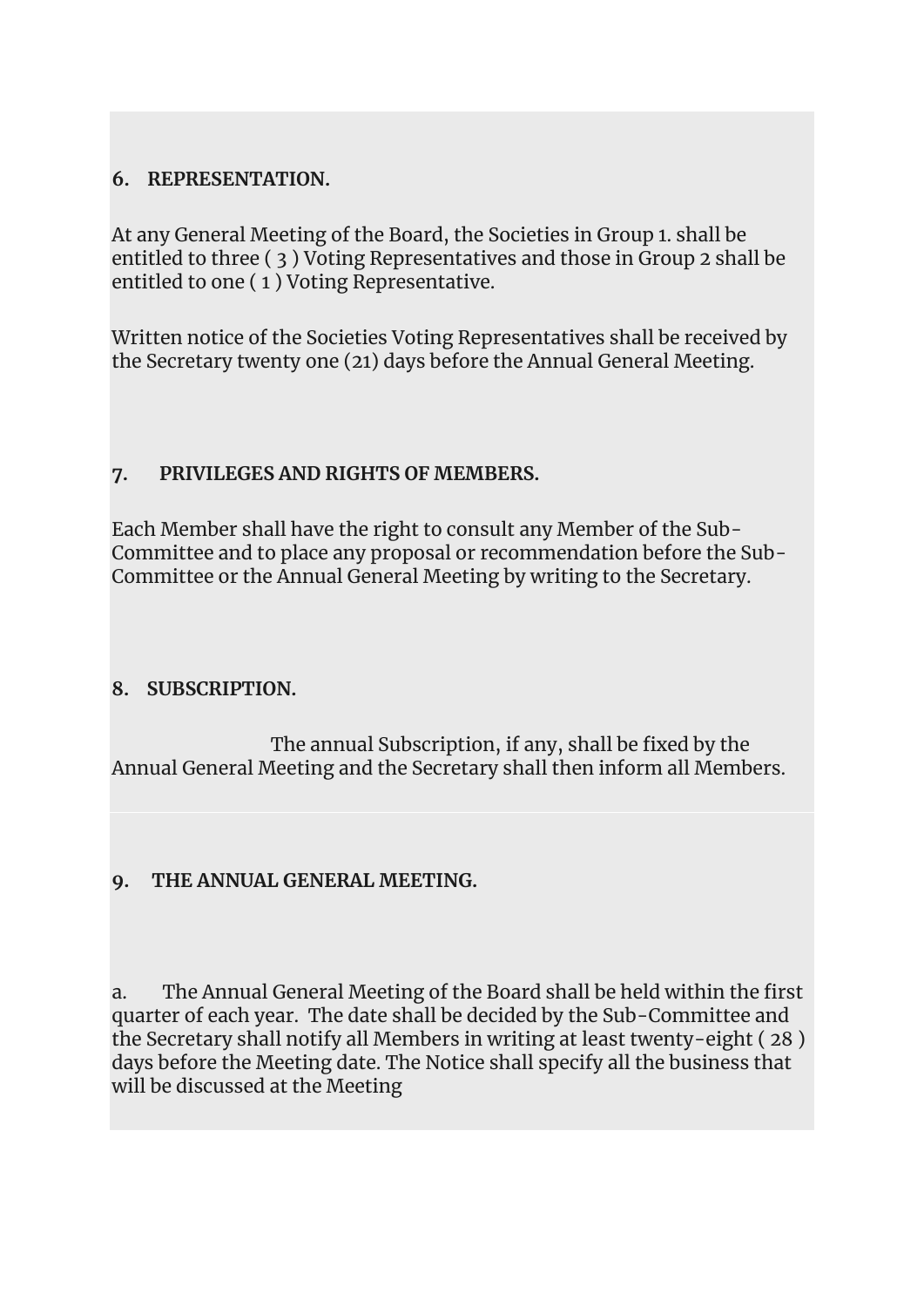b. Any members of the Societies in Groups 1. and 2. shall be entitled to attend the Annual General Meeting of the Board. Such persons shall have speaking rights but no voting rights.

c. The Meeting shall:

- i. Receive the names of the representatives of the Societies.
- ii. Receive the audited Financial Report of the Board.
- iii. Appoint an Auditor for the coming year.
- iv. Consider any business brought to it as per 9.a.
- v. Appoint a Chairperson of the Board.
- vi. Appoint a Secretary to the Board.
- vii. Appoint a Treasurer to the Board.
- viii. Appoint the Sub-Committee in accordance with Par. 11.a.

 ix. Transact any other business that has been legally brought before the Meeting.

x. Receive the Minutes of the Sub-Committee meetings.

d. On any matter or resolution put to the vote, each of the Voting Representatives of the Societies in Group 1. and Group 2. shall be entitled to one vote.

 Absentee votes may be cast provided that the Secretary has received in writing the clear intention of the Voting Representative prior to the Meeting.

All voting shall be carried by two-thirds ( 2/3 ) majority.

e. A Quorum shall be eight ( 8 ) persons including two ( 2 ) members of the Sub-Committee with six ( 6 ) Voting Representatives, including at least one ( 1 ) from each of the Societies in Group 1.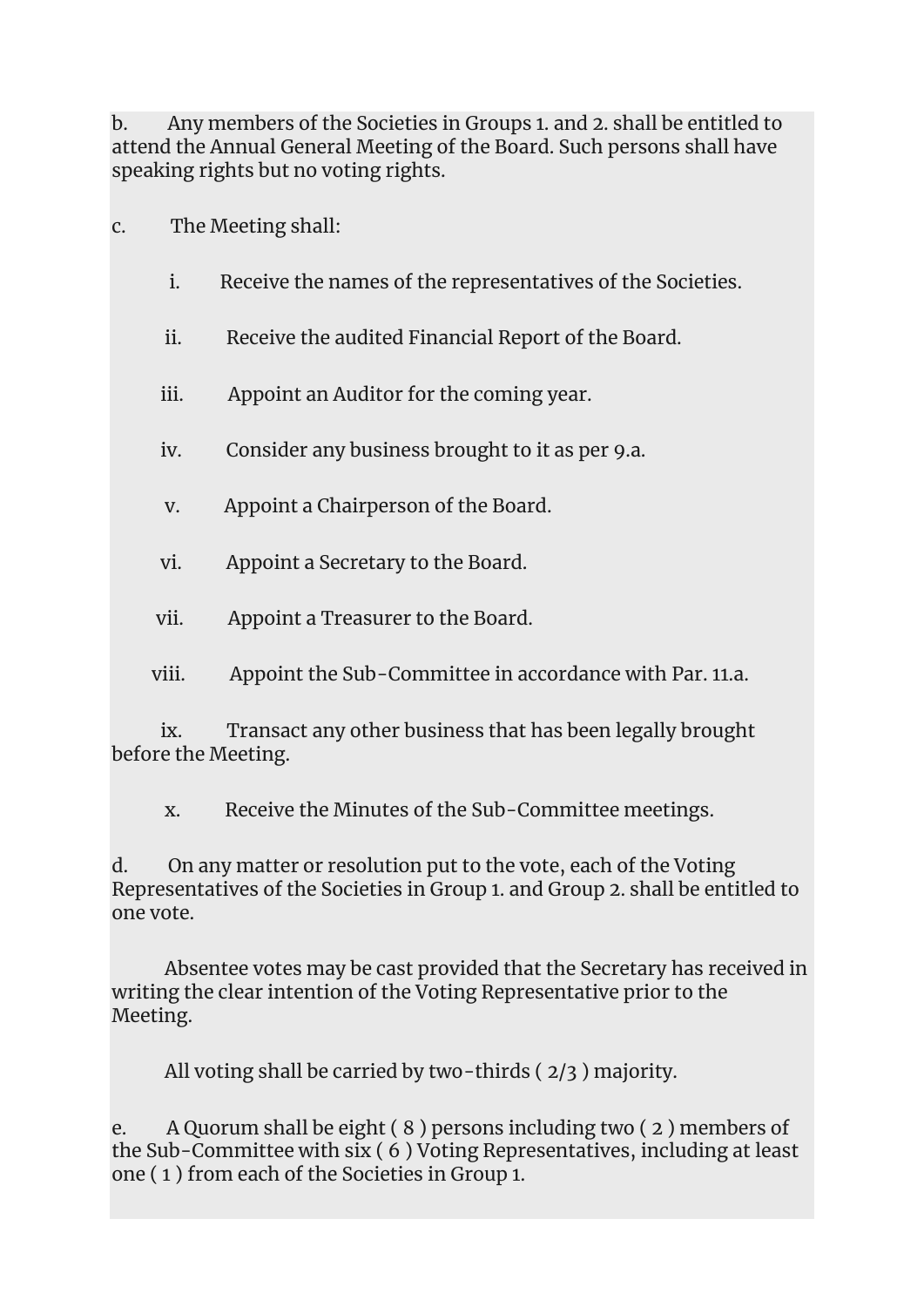f. Any matter or resolution, notice of which has not been given, may be brought before the Meeting provided that a two thirds ( 2/3 ) majority of the Meeting allows it.

#### **10. SPECIAL GENERAL MEETINGS.**

a. The Secretary shall call a Special General Meeting of the Board:

i. If directed to do so by the Sub- Committee.

 ii. On receipt of a written request signed by the Chairperson and Secretary of two of the Societies in Group 1. The request shall specify the reason for the calling of the Meeting.

 b. In each case, after consultation with the Sub-Committee, the Secretary shall decide the date for the Meeting and shall notify all Members of the Board in writing at least twenty one ( 21 ) days before the Meeting date.

 The Meeting must take place within twenty eight ( 28 ) days from the receipt of the request for the Meeting.

 c. The Notice to the Members shall specify the date, time, and place of the Meeting and the reason for its calling.

 d. The Quorum and any voting procedures governing any Special General Meetings shall be the same as those for the Annual General Meeting.

# **11. THE SUB-COMMITTEE.**

 a. The Sub-Committee appointed at the Annual General Meeting, shall consist of:

i. One person nominated by each of the Societies in Group 1.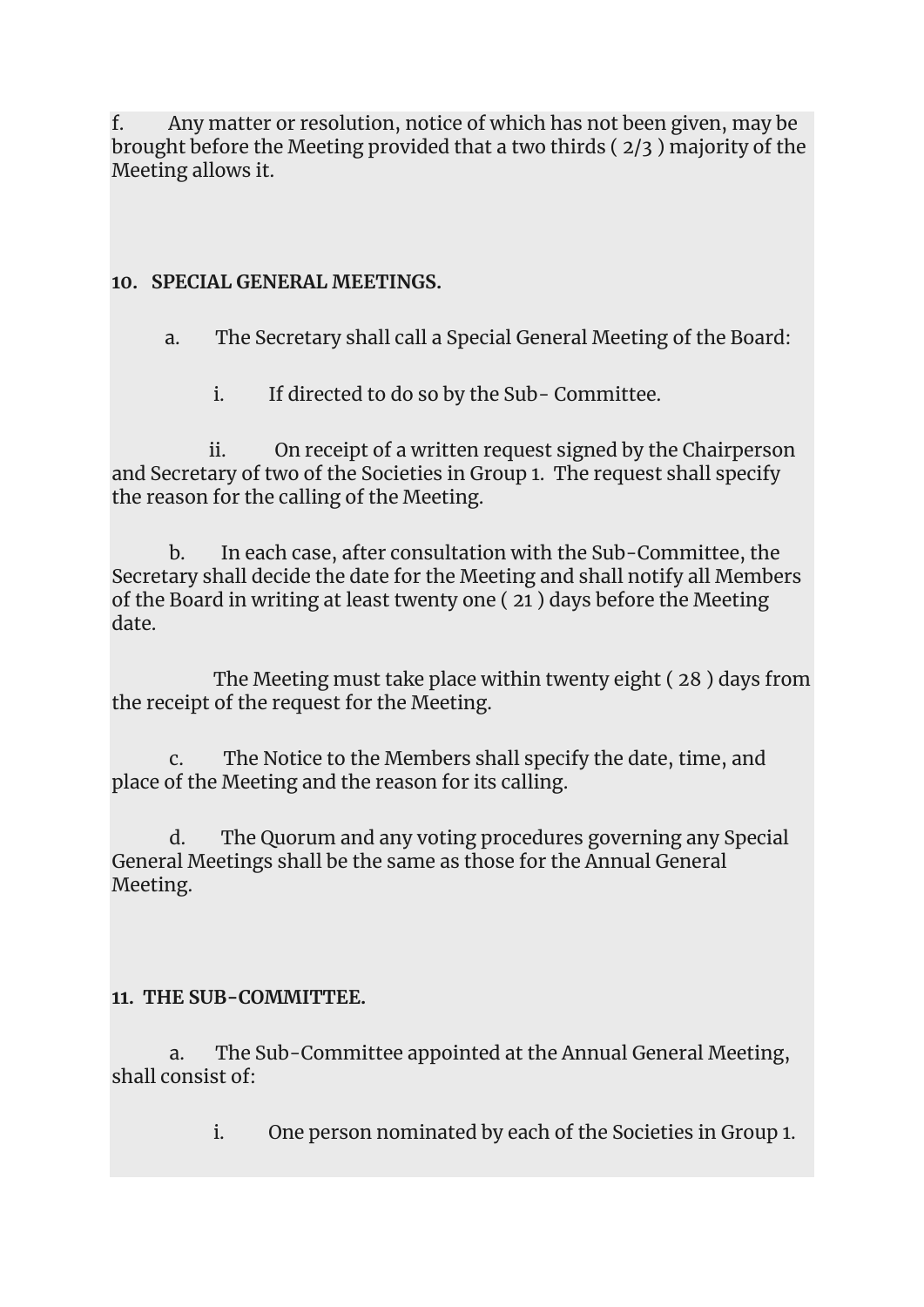ii. The Chairperson, the Secretary and the Treasurer *(if not included in i. above).*

 b. The Quorum of the Sub-Committee shall be the Chairperson and three (3) Group 1 Society representatives.

 c. The general function of the Sub-Committee shall be to further the Aims and Objects of the Board. In discharging this function the Sub-Committee shall:

A.G.M.s

i. Act in routine matters between

 ii. Consider matters referred to it by Members or the Board, make decision about the same or bring recommendations to a General Meeting when only the full Board can make the decision.

 iii. Present Minutes of its Meetings to the next Annual General Meeting.

 d. The sub-Committee shall meet as often as necessary to carry out its function.

The Chairperson may convene a meeting at any time.

 e. Casual vacancies on the Sub-Committee shall be filled by a person nominated by the Society whose representative had vacated the position on the Sub-Committee.

 f. The Sub-Committee shall have the authority to invite whoever they want to, to any Meeting or event organized by the Board that will be beneficial to the welfare of seafarers.

# **Special functions of the Sub-Committee :**

 g. The sub-Committee may appoint an Ad Hoc Committee, and may, in its discretion, refer to this committee any matters, with or without a term of reference, for such time and subject to any conditions that the Sub-Committee thinks appropriate . This Ad Hoc Committee shall bring back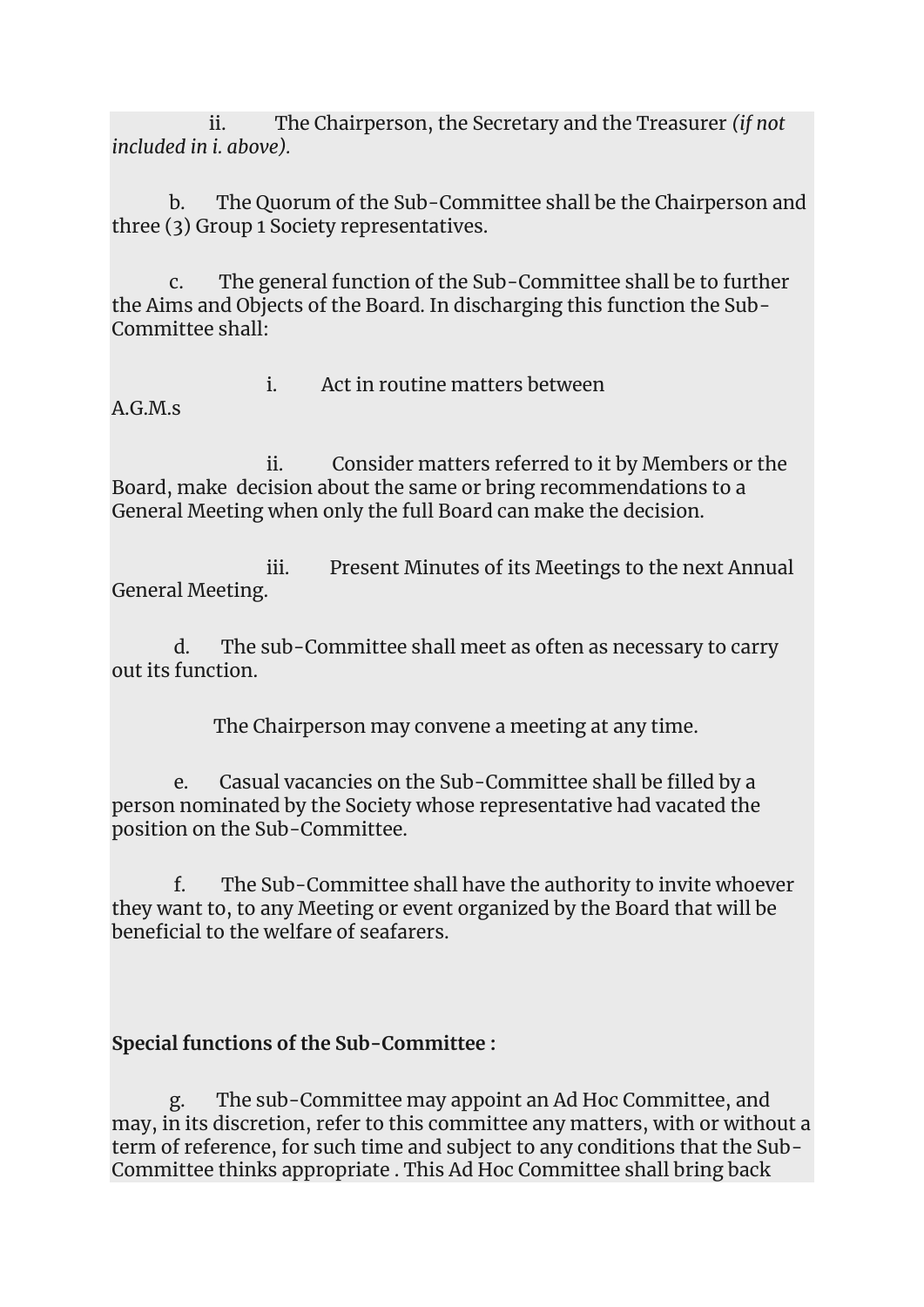their results and/or recommendations to the Sub-Committee for their decision and/or any action.

 h. The Sub-Committee may appoint any suitable person, who need not be a member of the Board, to perform any special office that will further the Aims and Objects of the Board. Any person so appointed shall continue in that office until the Sub-Committee decides that the special office is no longer required or until the next A.G.M.

**Special Note.** All Sub-Committee decisions shall be unanimous.

# **12. THE CHAIRPERSON.**

 a. The Chairperson of the Board shall be appointed at the Annual General Meeting from among the voting representatives of Member Societies, Groups 1 and 2. The Meeting may appoint *the same*chairperson for no more than three (3) consecutive years.

 b. The Chairperson shall be the spokesperson of the Board on all matters unless the Sub-Committee decide that another person be more appropriate to represent the Board on a specific occasion or matter.

 c. The Chairperson shall, if present, preside over all General Meetings and Sub-Committee Meetings.

 d. The Chairperson may vote on each and any issue at Meetings and shall have a substantive vote and a casting vote when required.

 e. In the absence of the Chairperson at any Meeting, the Members present, as long as there is a Quorum, shall elect a chairperson from those present for that meeting. On such occasions, the " stand-in " chairperson shall have the same function and powers as the Chairperson of the Board, if they had been present.

# **13. THE SECRETARY.**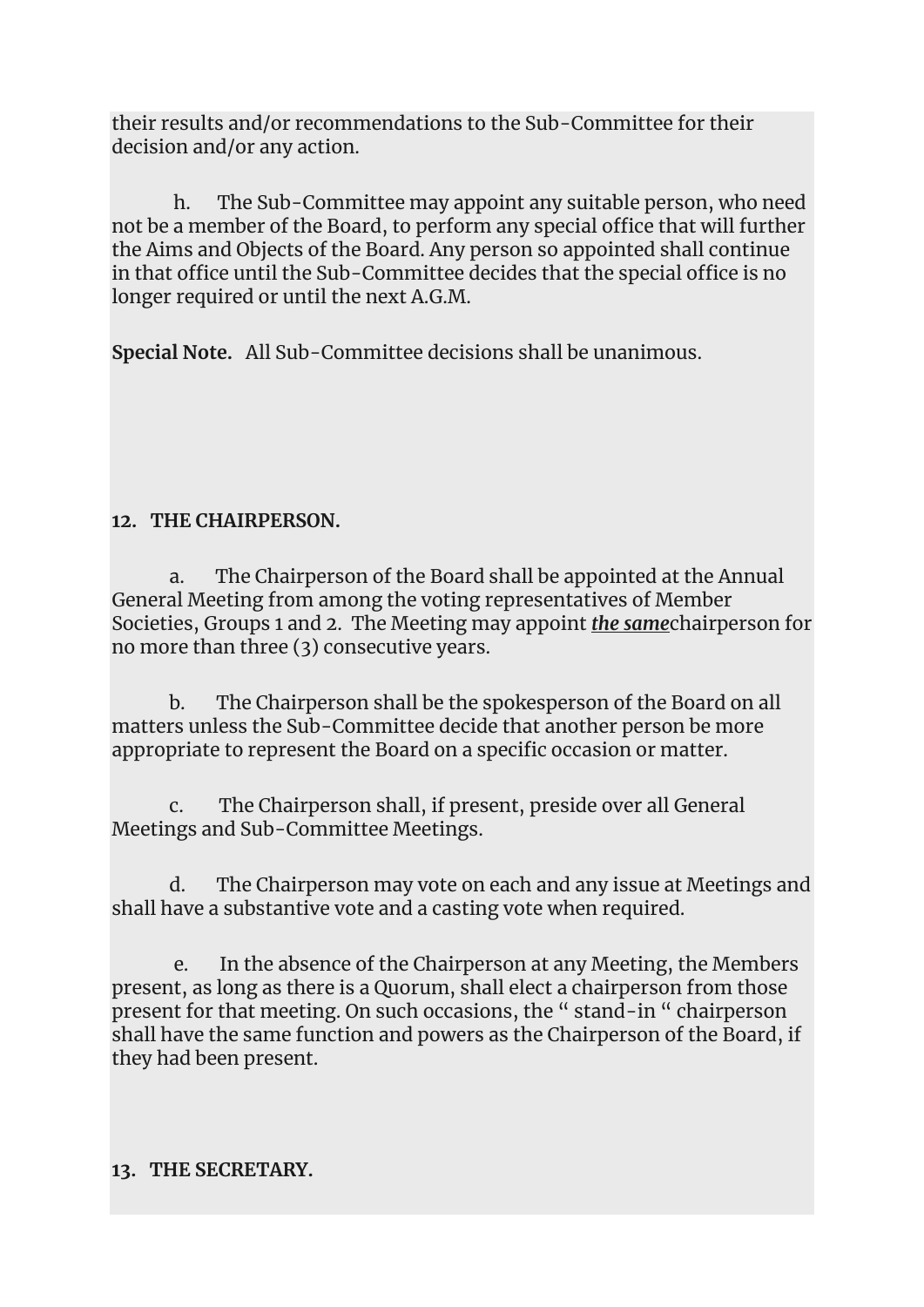a. The Secretary of the Board shall be appointed at the Annual General Meeting.

 b. The Secretary should be present at all Sub-Committee and Board Meetings.

 c. The Secretary shall call Special General Meetings of the Board according to Clauses 9.a. and 10.

 d. The Secretary shall be the Custodian of the Common Seal of the Board, and maintain a Register of Members.

 e. The Secretary shall maintain and register such Records as may be required by the Registrar of Incorporated Societies, The Charity Commissioners or any other Government Body.

#### **14. THE TREASURER.**

 a. The Treasurer of the Board shall be appointed at the Annual General Meeting.

 b. The Treasurer shall be responsible for the custody of all funds and property of the Board and shall keep a record of same.

 c. The Treasurer shall keep a record of all business transacted by or in the name of the Board and shall present an audited statement of accounts to the Annual General Meeting.

 d. The Treasurer shall ensure that all cheques issued shall be signed by the Treasurer and one other member of the Sub-Committee.

 e. The office of Treasurer may be held jointly with that of the Secretary with the approval of the Annual General Meeting. Where this is so, the Secretary / Treasurer shall, if a voting representative of a Member society, be entitled to only one (1) vote at Meetings.

**15. POWERS INCIDENTAL TO THE AIMS AND OBJECTS OF THE BOARD.**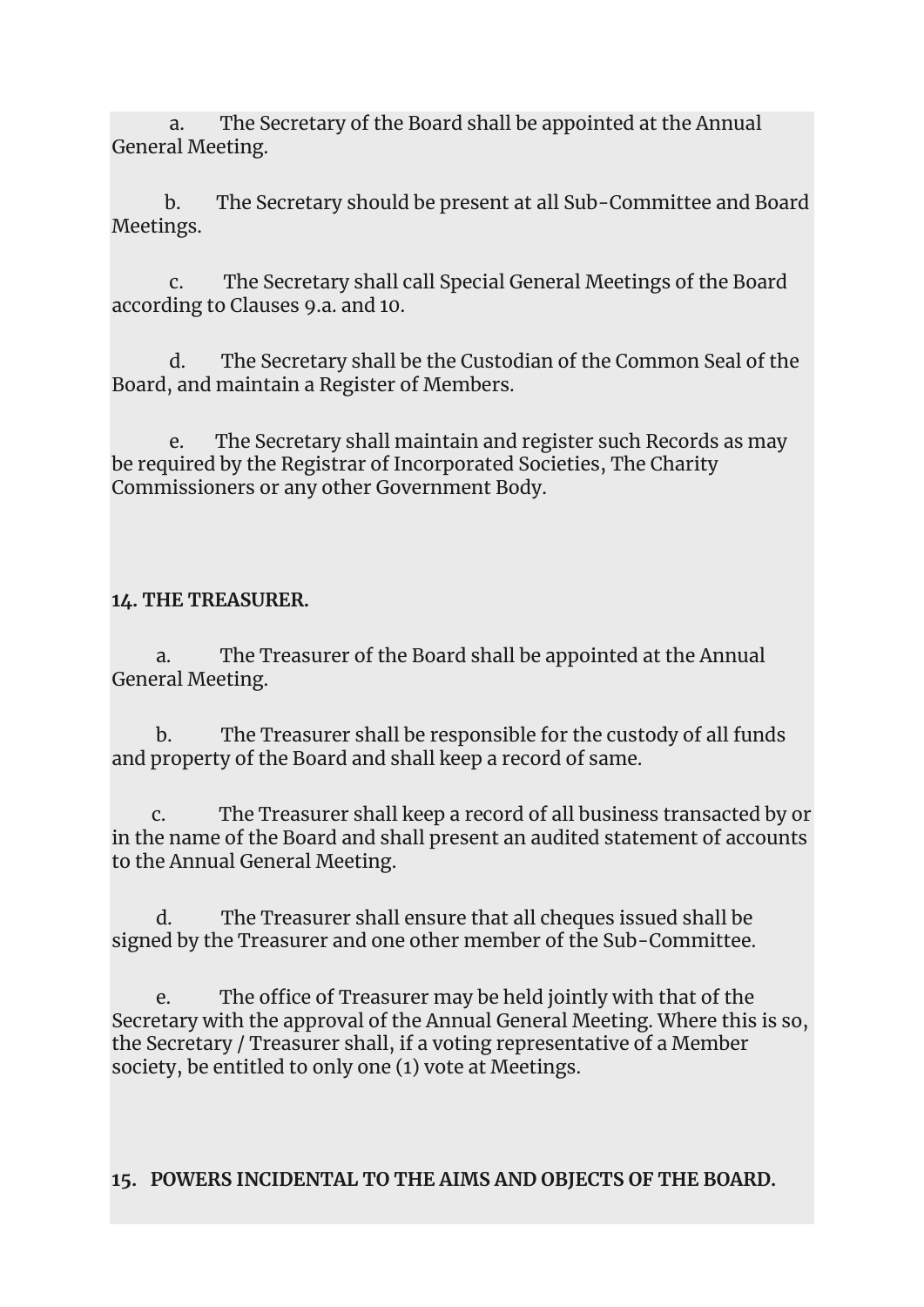a. The Board may acquire, by purchase, lease, hire, devolution, gift or any other way, property, both real and personal, or any interest in property, which it may consider necessary for the carrying out of the Boards Aims and Objectives.

 b. The Board may borrow, raise and give security for money by issue of debenture stock, mortgage or charge upon all, or any part, of the property of the Board.

c. The Board may invest any of its funds in any trustee security.

 d. The Board may launch appeals for funds at regional or national level, from the public, in furtherance of the Board's Aims and Objects.

e. Any income, benefit, or advantage shall be applied solely to the charitable purposes of the Board*.* No individual may derive any income, benefit or pecuniary advantage from the Board except where such is derived from the payment of reasonable and proper remuneration for professional services or actual expenses authorised and incurred on behalf of the Board rendered in the course of business.

**All decisions made under this section 15, are to be made at a Special General Meeting or the Annual Gener**al Meeting

# **16. ALTERATION TO THE CONSTITUTION, OBJECTS & RULES.**

 a. A motion for any alteration of this Constitution, Objects and Rules may be presented at the Annual General Meeting or at a Special General Meeting called for the express purpose.

 b. At least twenty one ( 21 ) clear days of notice of any proposed motion shall be given to all members of the Board.

 c. Any resolution to alter the Constitution, Objects and Rules must be carried by a three quarters majority at the above meeting.

 d. If any alteration of the Constitution, Objects and Rules is passed, it shall come into operation on the day after it is registered with the Registrar of Incorporated Societies.